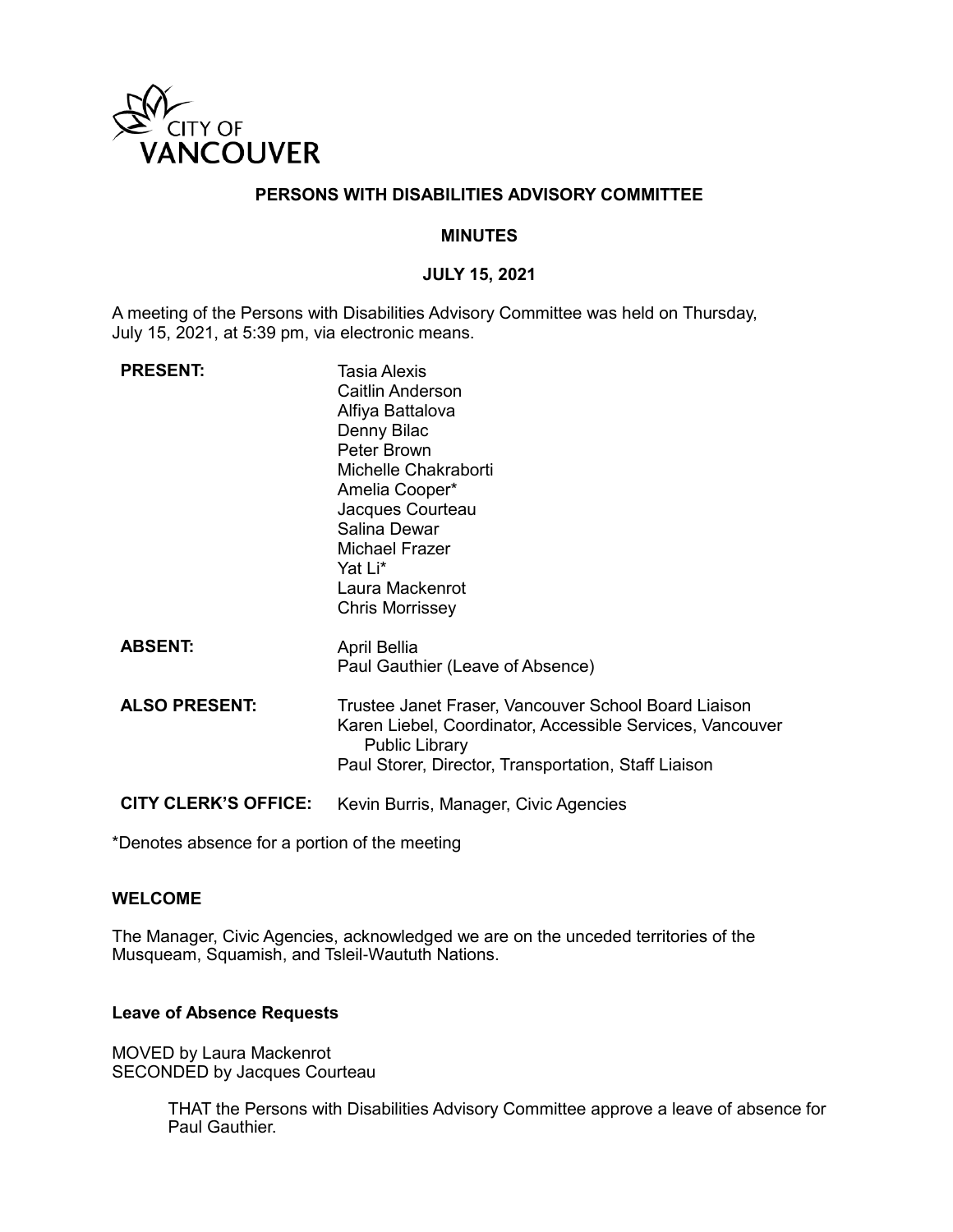CARRIED UNANIMOUSLY

## **1. Chair/Vice-Chair Election**

MOVED by Salina Dewar SECONDED by Tasia Alexis

> THAT Laura Mackenrot and Peter Brown be appointed Co-Chairs of the Persons with Disabilities Advisory Committee for the 2021-2022 term.

CARRIED UNANIMOUSLY

MOVED by Alfiya Battalova SECONDED by Peter Brown

> THAT Jacques Courteau be appointed Vice-Chair of the Persons with Disabilities Advisory Committee for the 2021-2022 term.

CARRIED UNANIMOUSLY

*\* \* \* \* \**

*At this point in the meeting, Peter Brown and Laura Mackenrot assumed the roles of Co-Chairs.*

*\* \* \* \* \**

#### **2. Roles and Responsibilities**

The Manager, Civic Agencies, described the roles and responsibilities of Committee members, as well as the Council Liaison, External Liaisons, and the Staff Liaison. Trustee Janet Fraser, Karen Liebel, and Paul Storer introduced themselves, spoke briefly on projects and initiatives related to the Committee's mandate, and responded to questions and comments.

## **3. Work Plan Discussion**

Committee members discussed current accessibility problems in the City with the Staff Liaison.

Committee members organized membership and future meetings for the following subcommittees:

- Accessible City Subcommittee
- Housing Subcommittee
- Transportation Subcommittee
- Social Inclusion Subcommittee

Jacques Courteau invited members to join the City's Accessibility Task Force. MOVED by Peter Brown